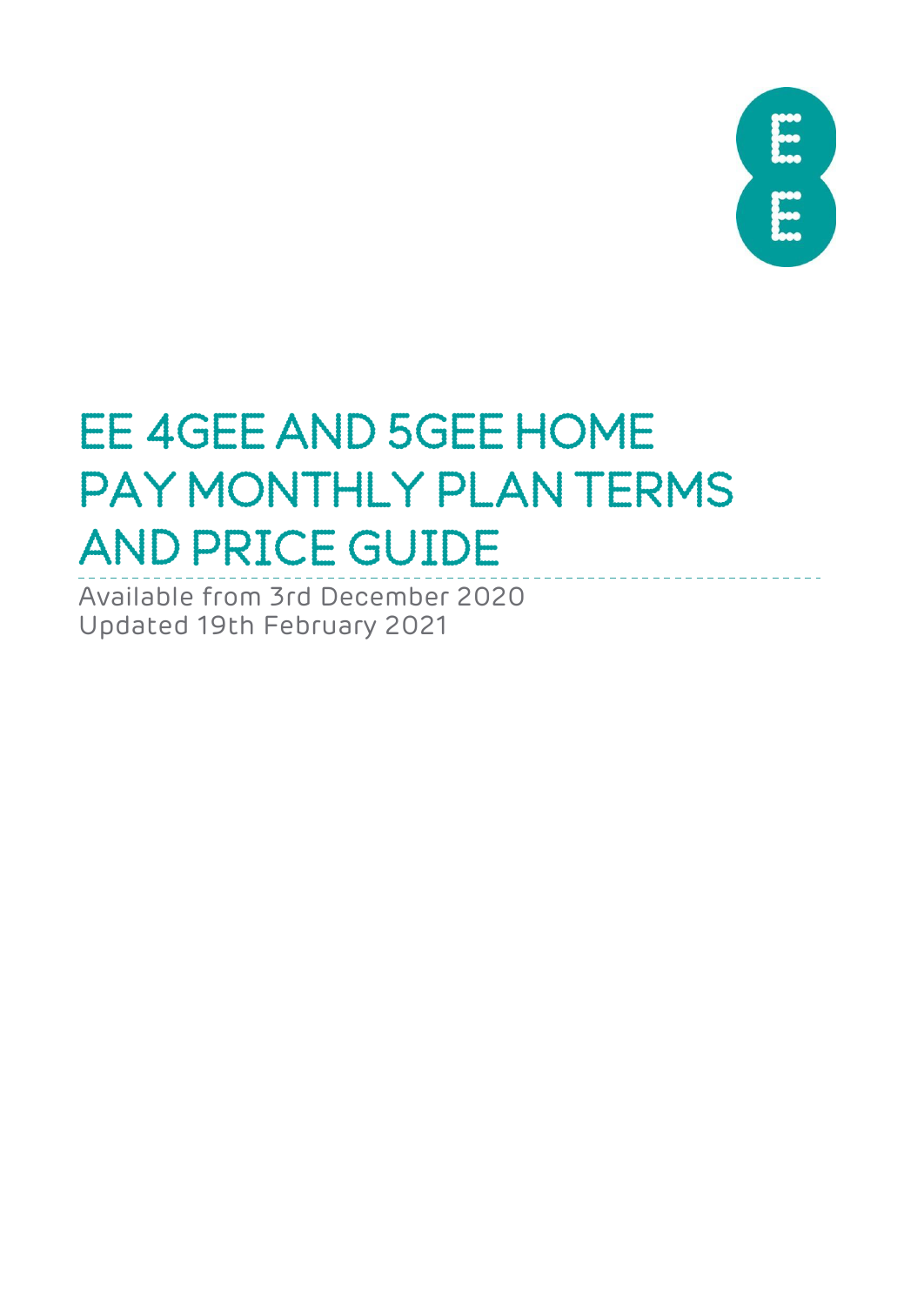# **PLAN TERMS**

Choose from a 4GEE Home or 5GEE Home Plan, see our Price Guide at page 4 for details of your inclusive allowances.

You'll have to pass our standard credit check and promise to stay with us for the minimum term outlined in the Price Guide below.

Your monthly payment is for using mobile internet on your device. Your inclusive data allowance is for use when in the UK only.

Plans for use in fixed location only. A compatible laptop/tablet (which you may need to buy) and coverage required.

Plans are subject to your acceptance of our standard terms and conditions for pay monthly services. We monitor use in accordance with those terms. The terms state that you can't use these plans to sell access to our network to anyone else. They are also not to be used for anything unlawful or to send nuisance communications. Remember, we're free to decide that other types of use may also be breaking this term. If you do break this term, we'll contact you and ask you to stop and if you don't then we may disconnect your SIM card from our network.

## **DATA USE IN UK**

You'll need 3G, 4G or 5G coverage to use mobile internet on your device plus a compatible device. You'll need to be in range of our base stations: to use our 4G network you need to be within a 4G-enabled area and to use 5G you need to be within a 5G-enabled area. 5G is only available in a limited number of locations and you must have a 5G compatible device to access it. You can and should check expected coverage via our coverage maps at ee.co.uk/coverage. Your device may not be compatible with other UK networks or networks outside the UK. Whether you're on 3G, 4G or 5G, coverage and speeds will vary depending on your location, the number of people on the network and other factors such as weather and geography. The more devices you have connected to your router at the same time, the slower your internet connection will be. In some very limited circumstances right at the edge the 5G-enabled area and when you are indoors, your device may show you're connected to the 5G network when you're not. You'll still receive our best available speed at this location

Each plan gives you a data allowance to use each month. We'll let you know by text message when your data is running low (when 80% of your allowance is used up) and when it has run out. Depending on the capability of your device, you can use mobile internet on your device to make internet phone calls ('VoiP') use your device as a modem ('tethering') and device for peer to peer file sharing. If you are on a 4GEE Home Plan we won't charge you any more if you reach your monthly data allowance, but you'll need to buy one of our data add-ons which will allow you to use the internet until your next bill date. On selected plans you will be able to use Reserve Data as described below.

### **SPEEDS**

Our 4GEE Home Plans give you access to either maximum speeds 30Mbps or to uncapped speeds depending on which plan you take. See the price guide on page 4 for more details.

Our 5GEE Home Plan gives you access to uncapped speeds.

You can check your coverage at ee.co.uk/coverage.

#### **Unlimited Plans**

Unlimited Plans are for personal, non-commercial use only. We will consider usage above 600GB/month to be nonpersonal use and have the right to apply traffic management controls to deprioritise your mobile traffic during busy periods or to move you to a business plan.

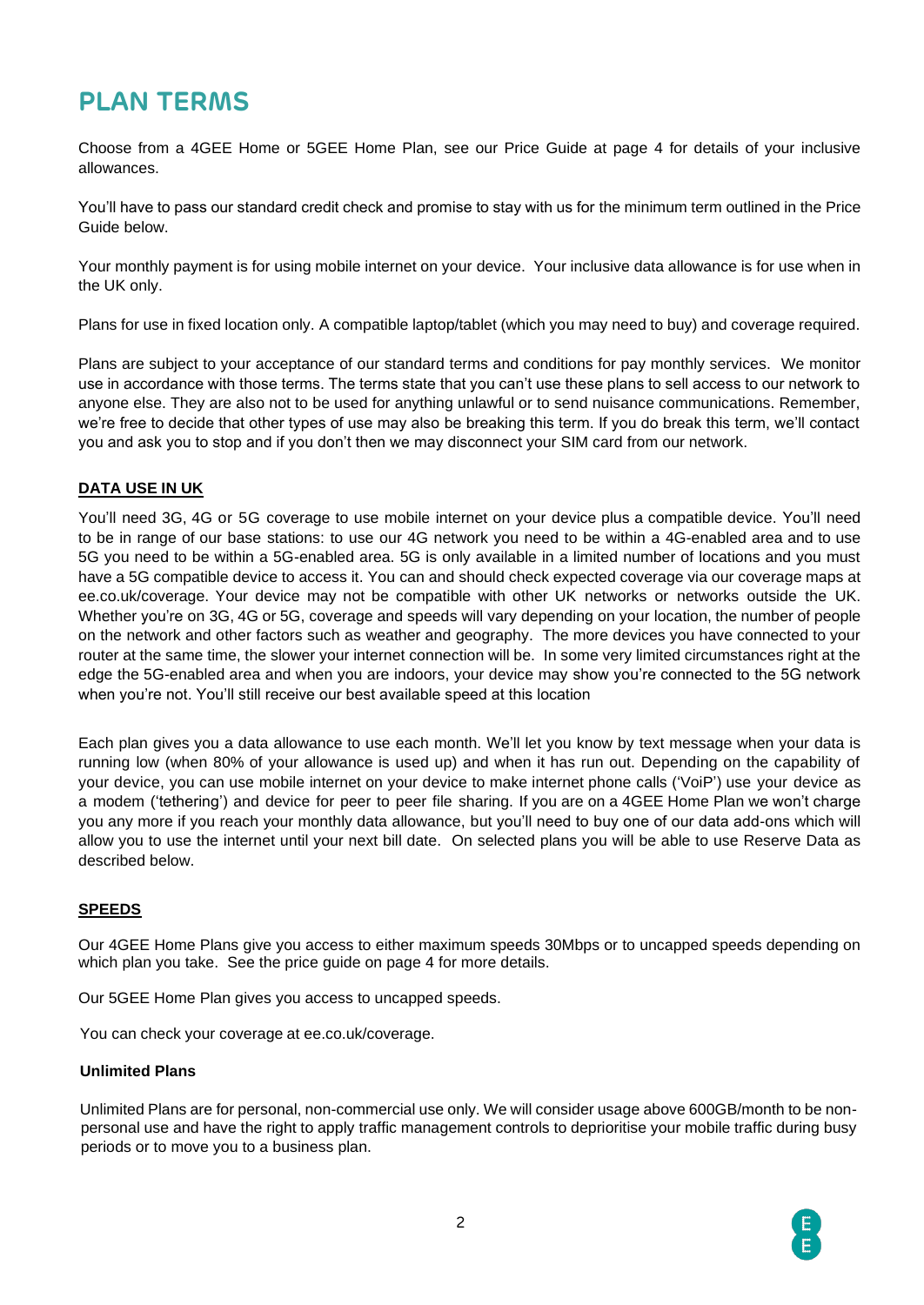## **Reserve Data**

On selected plans with a capped data allowance (i.e. not an unlimited data plan) once you have used up your monthly data allowance you will be able to use Reserve Data in the UK See the price guide on page 4 for more details. You will still be able to access the internet to do the essentials, but we will keep you connected at a capped speed of 2Mbps. You will regain access to our fastest speeds upon any of the following:

- renewal of your monthly plan allowance;
- by buying one of our data add-ons; or
- if you are gifted data by someone else in your family account.

Once the data add-on or gifted data runs out, you will be able to use Reserve Data again.